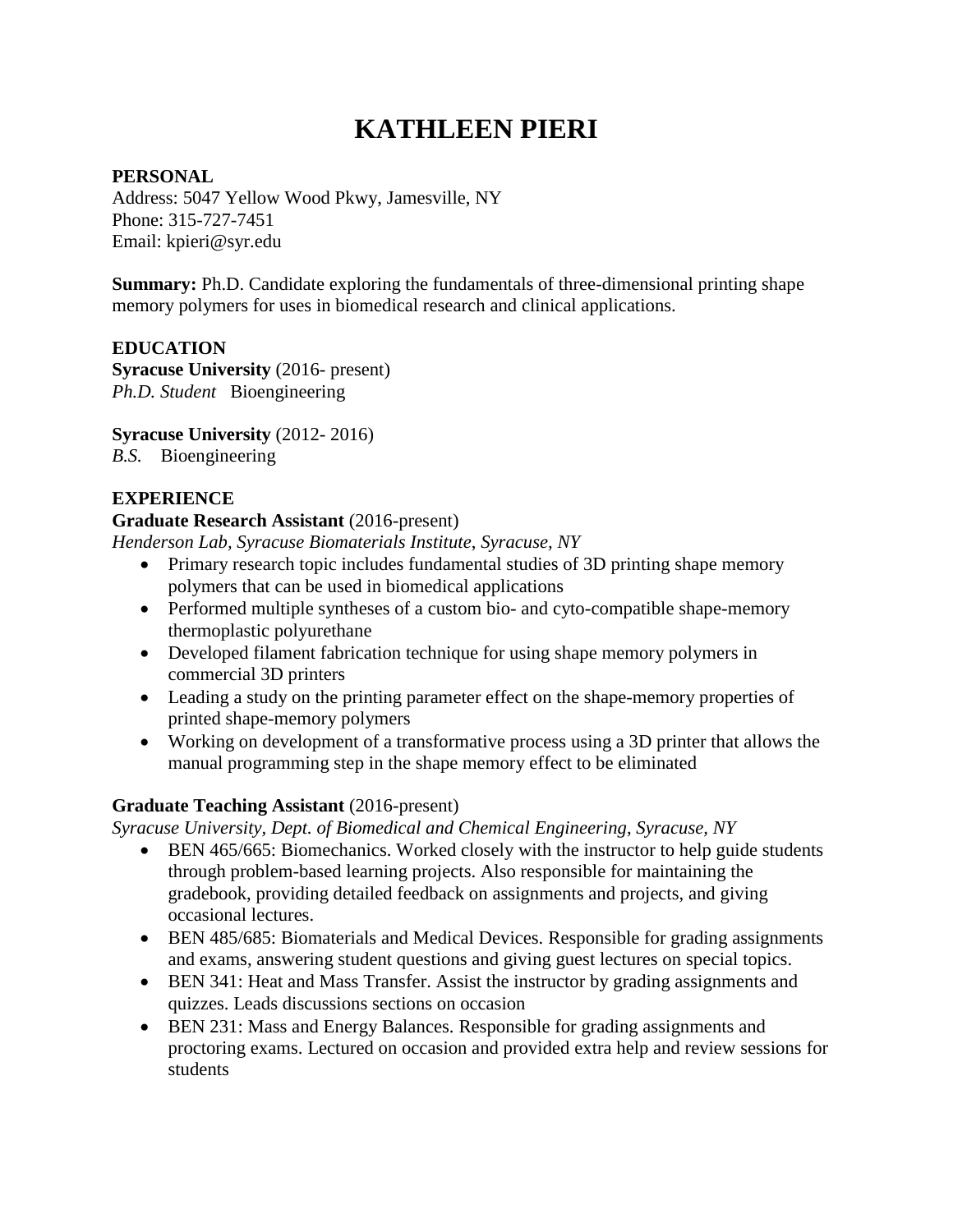## **Undergraduate Research Assistant** (2013-2016)

*Gilbert Lab, Syracuse Biomaterials Institute, Syracuse, NY*

- Assisted in modular hip implant retrieval and failure analysis
- Assessed extent of, and classified corrosion and level of degradation on implants
- Utilized imaging instruments including optical and scanning electron microscope
- Extensive experience with cell culture techniques and corrosion testing methods and analysis

## **PROJECTS**

## **Fundamentals of 3-Dimensional Printing Shape-Memory Polymers** (2016-present)

*Current Research*

• Exploring the extent to which popular and easily adjusted printing parameters effect the fixing and recovery ratios of 3d printed dogbones

## **Programing via Printing** (2018-present)

*Current Research*

- Using a custom synthesized thermoplastic polyurethane and modified printing parameters to trap strains into printed architectures
- Cyto-compatible element of the material is predicted to yield products that can be readily used in biomedical research and wound healing applications

## **3-Dimensional Printing Medical Models** (2017)

*Independent Study, SUNY Upstate, Syracuse, NY*

• Printed life-size models of patient medical conditions using MRI, CT, and microscope data. Models were prepared in Slicer and printed with PLA using a Makerbot Replicator Z18. Patient conditions included kidney aneurism, infant heart, adolescent skull

## **Inflammatory Joint Fluid Corrosion Assessment** (2013-2016)

*Undergraduate Honors Capstone Project*

- Created an electrochemical cell to assess level of corrosion in a human joint
- Established a systematic and quantitative measurement of inflammatory index
- Identified constraints for functionality and performance and created prototype
- Evaluated prototype for electrochemical behavior through a series of corrosion tests in various solutions

## **Cloud-based Thermometer** (2015-2016)

*Undergraduate Senior Design Project*

- Designed a device that would allow its operator to receive real time updates on the system condition
- Team based project in collaboration with Welch Allyn

## **LABORATORY SKILLS**

Scanning Electron Microscopy, Optical Microscopy Cell Culture: CH10T1/2 cells Electrochemical Testing Polymer synthesis: Thermoplastic Polyurethane